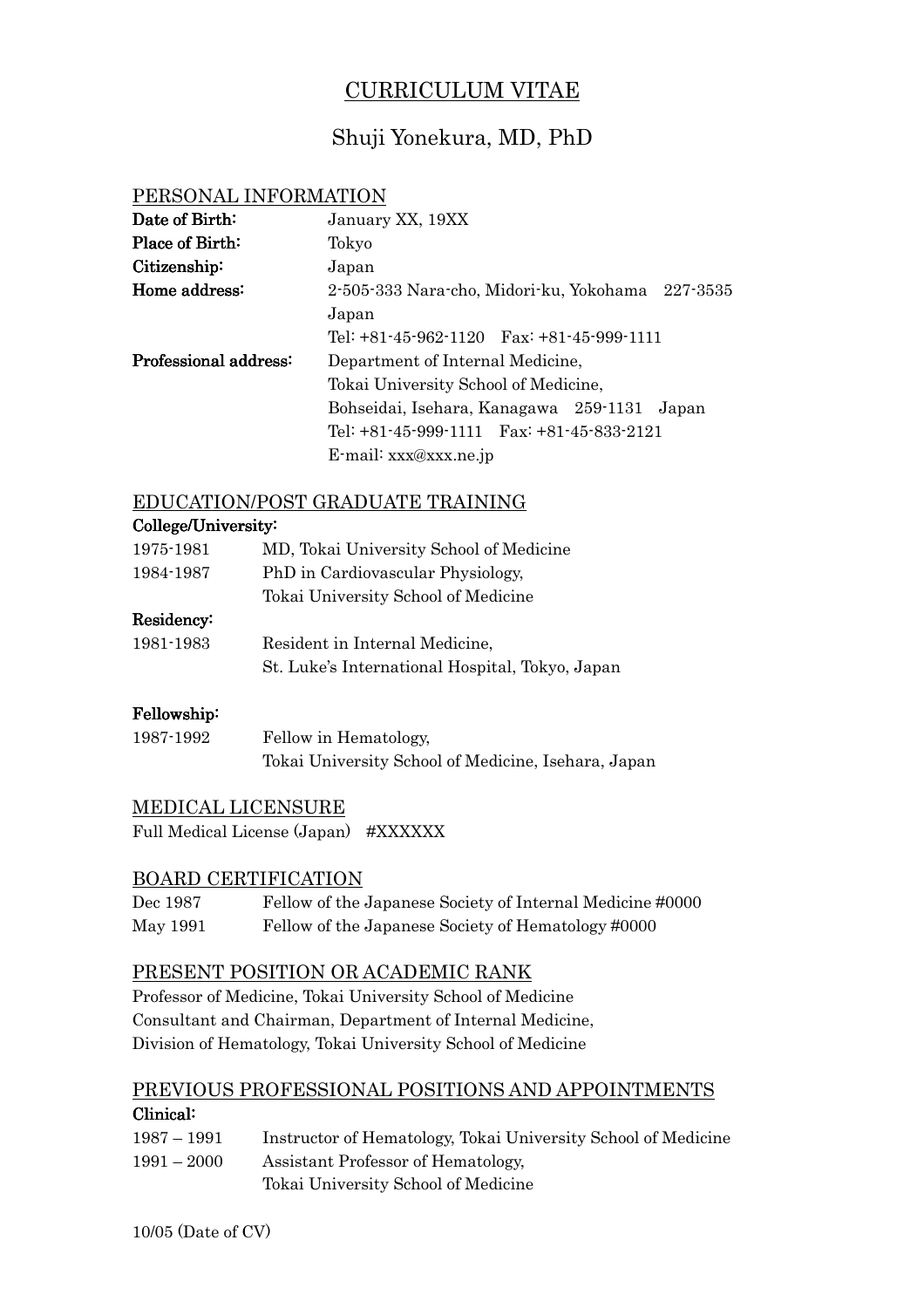Shuji Yonekura, MD, PhD Page Two

## Academic Research:

| $1988 - 1989$ | Research Fellow of Hematology/Oncology Division |
|---------------|-------------------------------------------------|
|               | Harvard Medical School                          |

#### TEACHING ACTIVITIES-HOSPTITAL OR OFFICE-BASED

#### Medical School:

| 1987 – 1991      | Instructor of Hematology, Tokai University School of Medicine                 |
|------------------|-------------------------------------------------------------------------------|
| $1991$ c present | Assistant Professor of Hematology, Tokai University School of                 |
|                  | Medicine                                                                      |
|                  | 1991 - present Consultant and Chairman of Hematology, Tokai University School |
|                  | of Medicine                                                                   |

## HOSPITAL/UNIVERSITY COMMITTEE APPOINTMENTS

| Staff of Teaching Planning Office, Tokai University School of Medicine, |
|-------------------------------------------------------------------------|
| Isehara                                                                 |
| Staff of Foreign Affairs Office, Tokai University School of Medicine,   |
| Isehara                                                                 |
| Chairman of Hematology Division, Tokai University School of             |
| Medicine Tokai University School of Medicine, Isehara                   |
|                                                                         |

#### HONORS AND AWARDS

| 1990 | Fellowship Award from the Fukuda Memorial Foundation            |
|------|-----------------------------------------------------------------|
| 2001 | Research Award, Fellows' Association of the Japanese Society of |
|      | Internal Medicine                                               |

## PROFESSIONAL AND SOCIETY MEMBERSHIPS

#### Fellowship:

- 1987 The Japanese Society of Internal Medicine
- 1991 The Japanese Society of Hematology

#### Membership:

- 1981 The Japanese Society of Internal Medicine
- 1982 The Japanese Society of Hematology
- 1990 American College of Physicians-American Society of Internal Medicine

#### EDITORIAL ACTIVITIES

1995 - present Reviewer for Circulation Research

## LECTURES/PRESENTATIONS GIVEN AT LOCAL, CHAPTER, NATIONAL, INTERNATIONAL MEETINGS

## Local:

1990 Scientific Conference of Tokyo Medical Society, Tokyo. "Adult T-cell Leukemia Following Long-term Remission from non-Hodgkin's Lymphoma"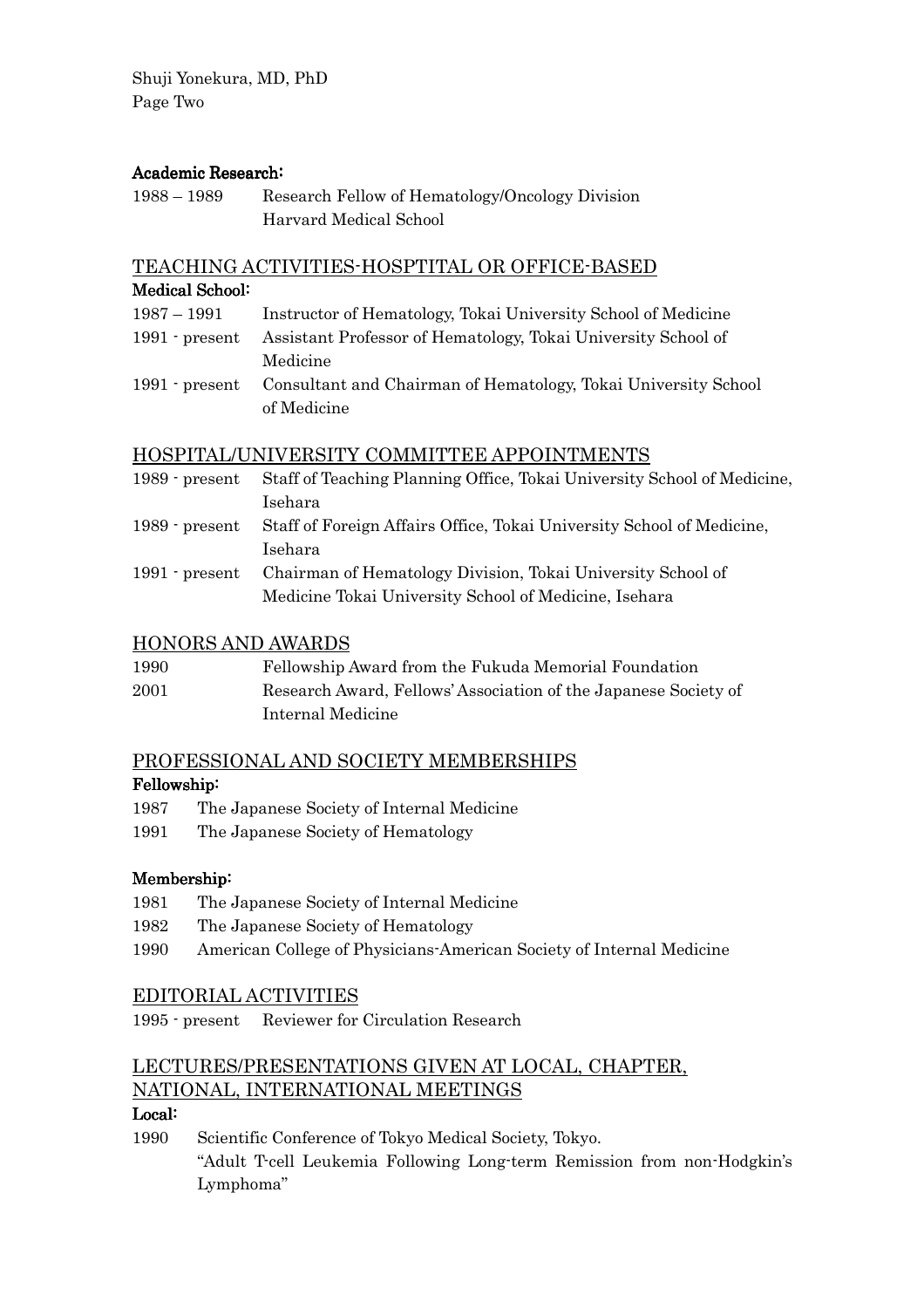Shuji Yonekura, MD, PhD Page Three

## National:

1993 Central Japan Meeting of the Japanese Society of Hematology, Tokyo "Bone Marrow Transplantation"

## International: International:

- 1991 International Medical Symposium, Denmark "Bone Marrow Transplantation" 1993 International Medical Symposium, Denmark "Immunology"
- 1993 Meeting of American Society of Hematology (ASH), U.S.A.

## COMMUNITY ACTIVITIES

| 2002-2003 | Chairman, Neighborhood Association of Yamanote-cho,              |
|-----------|------------------------------------------------------------------|
|           | Yokohama, Japan                                                  |
| 2004      | Lecturer at the Alumni Association of Meijo University School of |
|           | Pharmacology, Tokyo                                              |
|           | "Adult T-cell Leukemia Following Long-Term Remission from        |
|           | non-Hodgkin's Lymphoma"                                          |

## COLLEGE ACTIVITIES

- 2004 ACP Japan Chapter Meeting, Tokyo
- 2004 ACP Annual Session, Atlanta
- 2005 ACP Japan Chapter Meeting, Osaka

## BIBLIOGRAPHY

## Publication – Journals

- 1 Nagao T, Yamauchi K, Komatsuda M, Noguchi K, Shimizu M, Yonekura S, Nozaki H: Inhibition of Human Bone Marrow Fibroblast Colony Formation by Leukemic Cells. Blood, 62: 1261-1265, 1983.
- 2 Yonekura S Yonekura S, Nagao T, Komatsuda M, Shimizu M, Noguchi K, Yamauchi K, Nozaki H, Arimori S: A Study of Correlation between Histological, Staging Classification and Prognosis of Malignant Lymphoma. Tokai J. Exp. Clin. Med, 9(2): 87-94, 1984.
- 3 Yonekura S, Nagao T, Arimori S: Increased Growth and Collagen Synthesis of Bone Marrow Fibroblasts from Patients with Chronic Myelocytic Leukemia. Bri J of Haematol, 61(1) Sep: 93-99, 1985.
- 4 Yonekura S, Nagao T, Komatsuda M, Arimori S: Adult T-cell Leukemia Following Long-term Remission from Non-Hodgkin's Lymphoma. Eur J Haematol, 39(3): 233-236, 1987.
- 5 **Yonekura S**, Nagao T, Arimori S: An Autopsy Case of Hypereosinophilic Syndrome. Japonica, 51(6): 71-75, 1988.
- 6 Yonekura Yonekura S, Nagao T: Recent Aspects of Eythropoietin and its Clinial Utility in the Future.  $-Edt$  *Tokai J Exp Clin Med*,  $14(5,6)$ : 361-366, 1989.